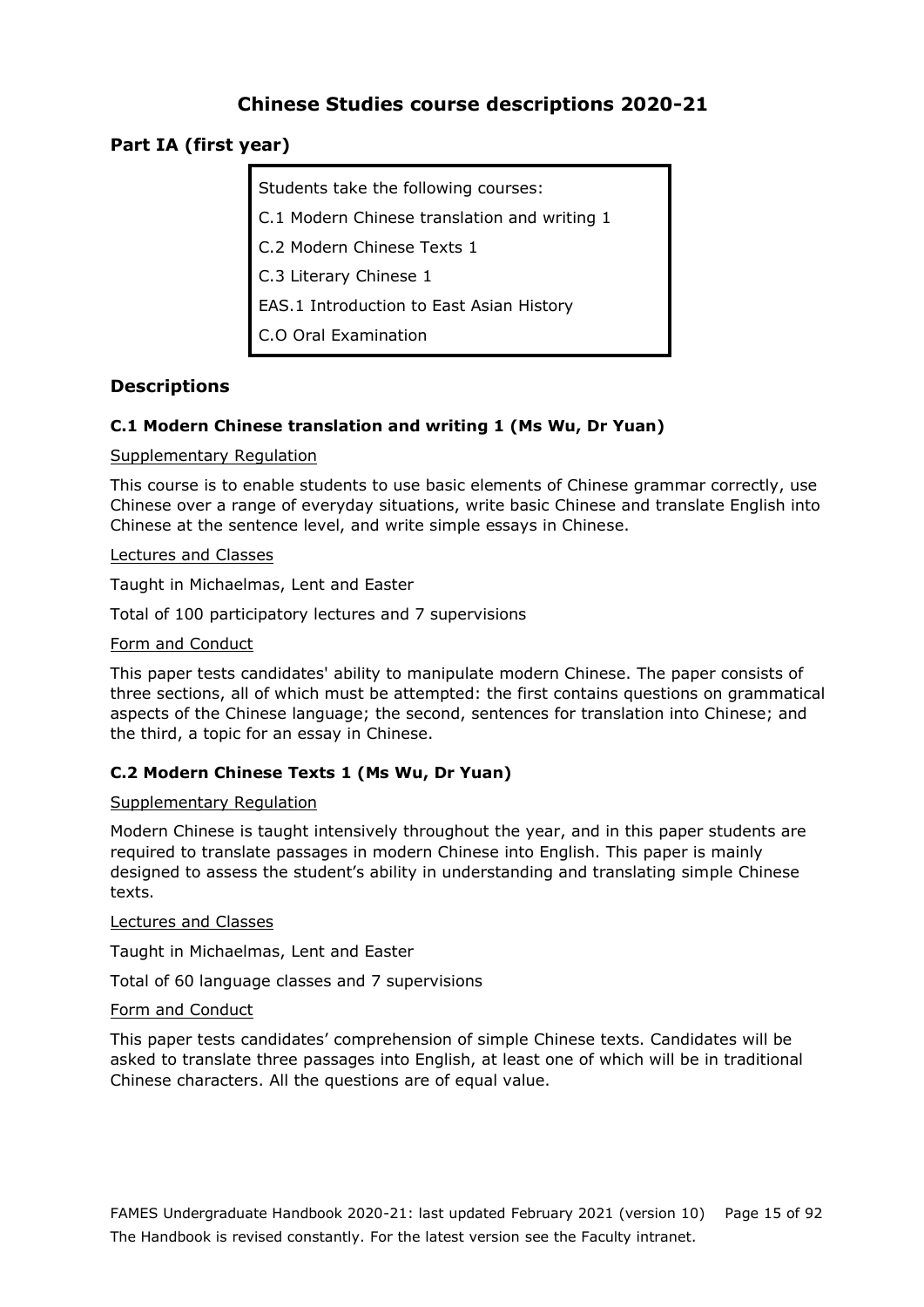## **C.3 Literary Chinese 1 (Professor Sterckx)**

#### Supplementary Regulation

An introduction to the literary Chinese language. The course introduces students to basic vocabulary, syntax, and grammar of the classical period. Excursions are made into the etymology of graphs, the origins of common proverbs and set phrases as well as the intellectual world behind the selected text passages.

### Course Description

Guided reading of a selection of passages from the Warring States and early imperial period  $(5<sup>th</sup>$  cent. BC-  $2<sup>nd</sup>$  cent. AD), accompanied by exercises familiarizing students with the grammar of literary Chinese. Readings include, among others, the Confucian *Analects*, Sunzi's *Art of War*, the *Mencius*, *Xunzi*, *Mozi*, *Zhuangzi*, *Book of Lord Shang* and *Han Feizi*.

#### Lectures and Classes

Taught in Lent and Easter

Total of 20 participatory lectures and a minimum of 6 supervisions

### Form and Conduct

This paper is divided into three sections, all of which must be attempted. Section 1 contains passages in literary Chinese for translation into English. Section 2 contains sentences in literary Chinese for translation into English; candidates will also be asked to comment on the grammar of the sentences. Section 3 contains passages from cognate texts in English for comment.

## **EAS.1 Introduction to East Asian History (co-ordinator: Professor Adolphson)**

### Supplementary Regulation

The course covers East Asia thematically from the earliest times to the present, focusing on China, Japan, and Korea. Students will read literature, historical monographs, and primary sources to familiarize themselves with various types of evidence.

#### Lectures and Classes

Taught in Michaelmas, Lent and Easter

Total of 46 lectures, 14 seminars/workshops and 8 supervisions

## Form and Conduct

The assessment of this paper will consist of two parts, each carrying an equal weight. First, students will select two of their supervision essays to be submitted to a portfolio by the division of Easter term. Students are free to choose any papers for the portfolio, but they must not deal with one and the same area. In other words, the two essays may not both focus only on China, or Japan, but must include at least one paper that deals with a region outside the student's target language. Second, there will be a viva voce examination either in person or virtually.

## **C.O Oral Examination (Ms Wu, Dr Yuan)**

The examination consists of a listening comprehension test and an oral test. All oral tests will be recorded.

## Lectures and Classes

Taught in Michaelmas, Lent and Easter

Total of 100 classes and 6 supervisions

FAMES Undergraduate Handbook 2020-21: last updated February 2021 (version 10) Page 16 of 92 The Handbook is revised constantly. For the latest version see the Faculty intranet.